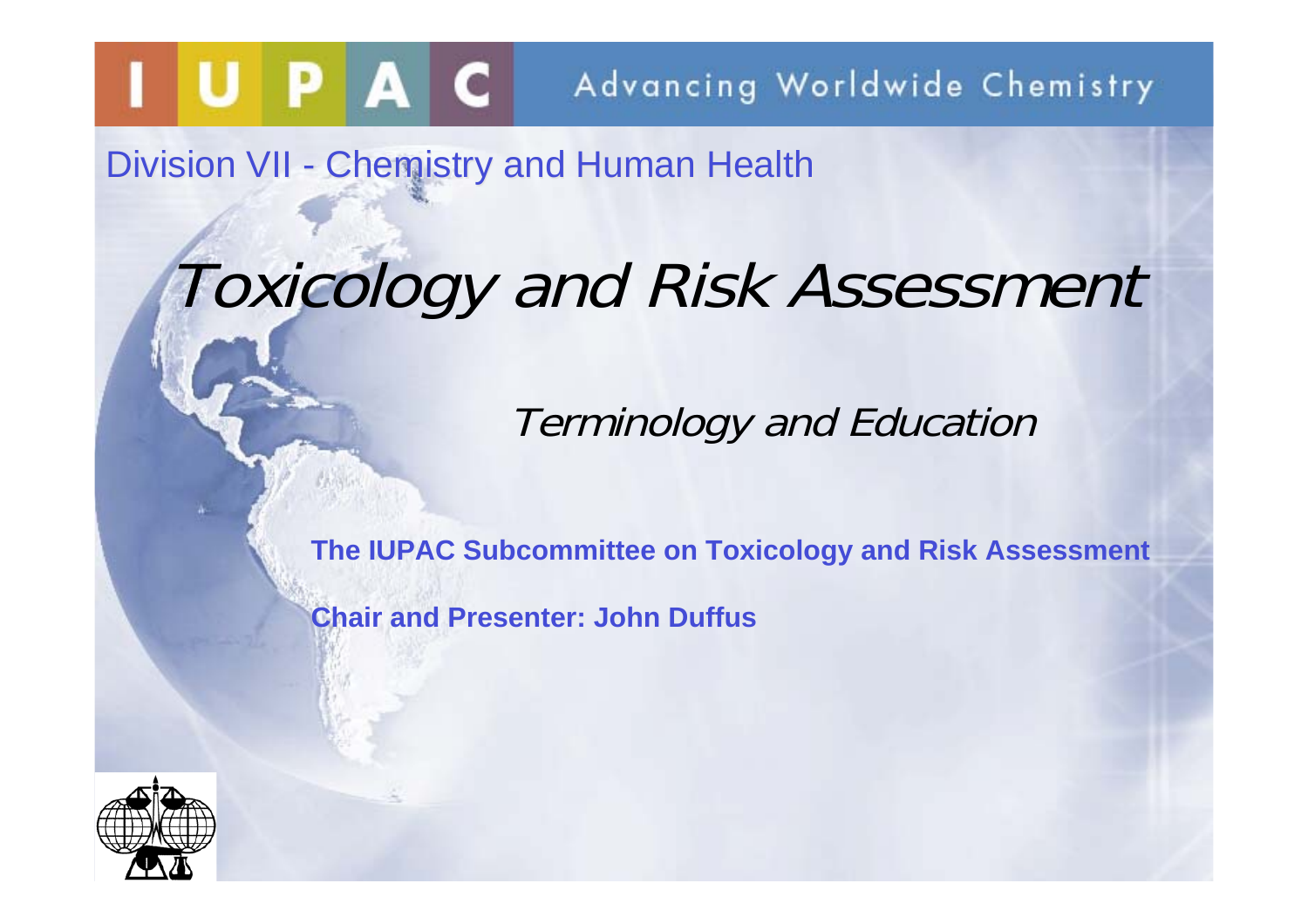# IUPAC glossary and textbook

1989 - IUPAC Commission on Toxicology and Committee on the Teaching of Chemistry starts glossary of terms in toxicology, completed and published in 1993

1993 - textbook "Fundamental Toxicology for Chemists" to support accompanying curriculum; 2nd edition in preparation 2004

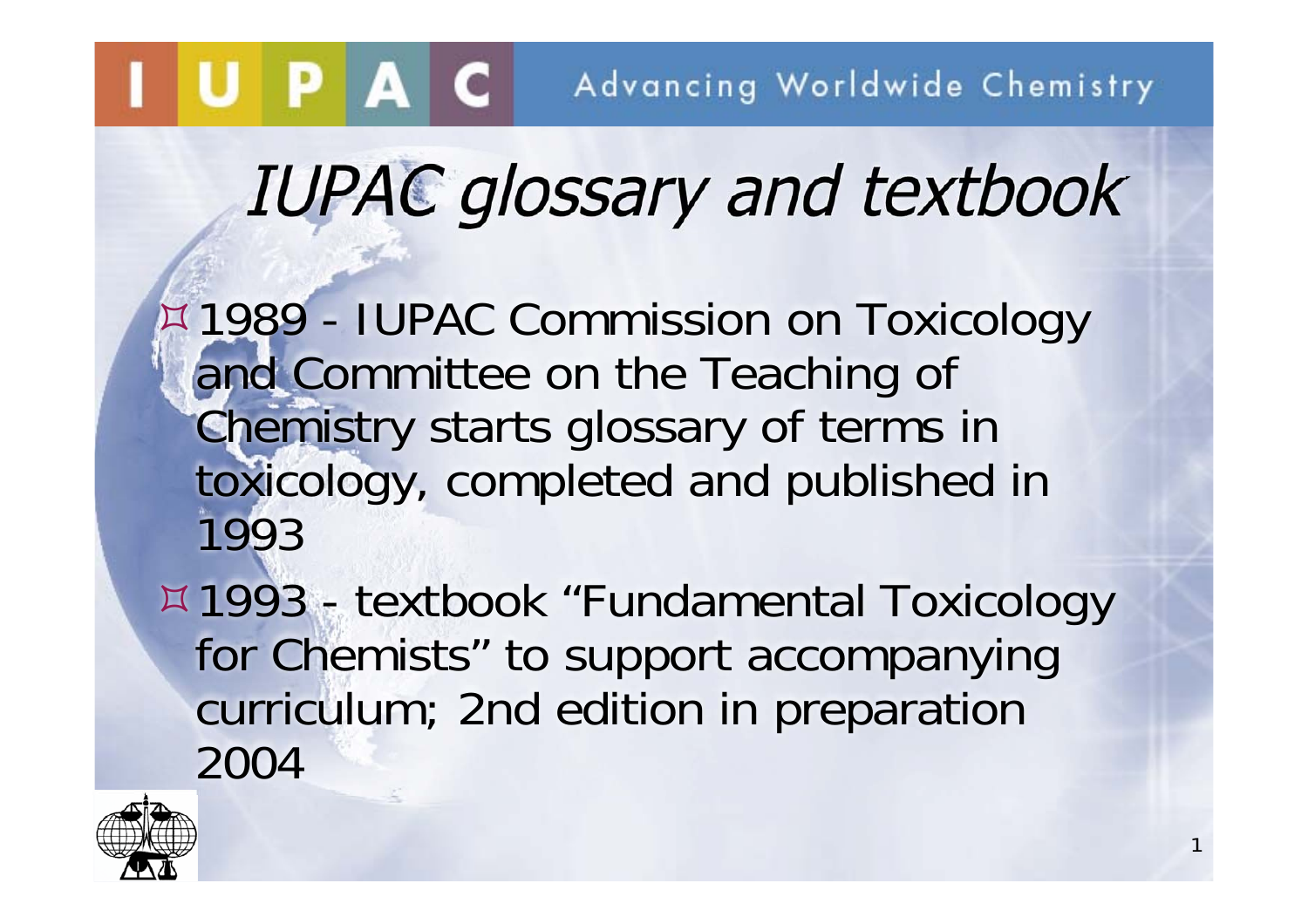# IUPAC toxicology modules

- http://www.iupac.org/publications/cd/essen tial\_toxicology/ Microsoft Powerpoint format for flexibility in
	- use
- Main objective to provide material from which teachers and lecturers could select what they wanted in accordance with the needs of their own students, supplementing it with examples relevant to the students' own experience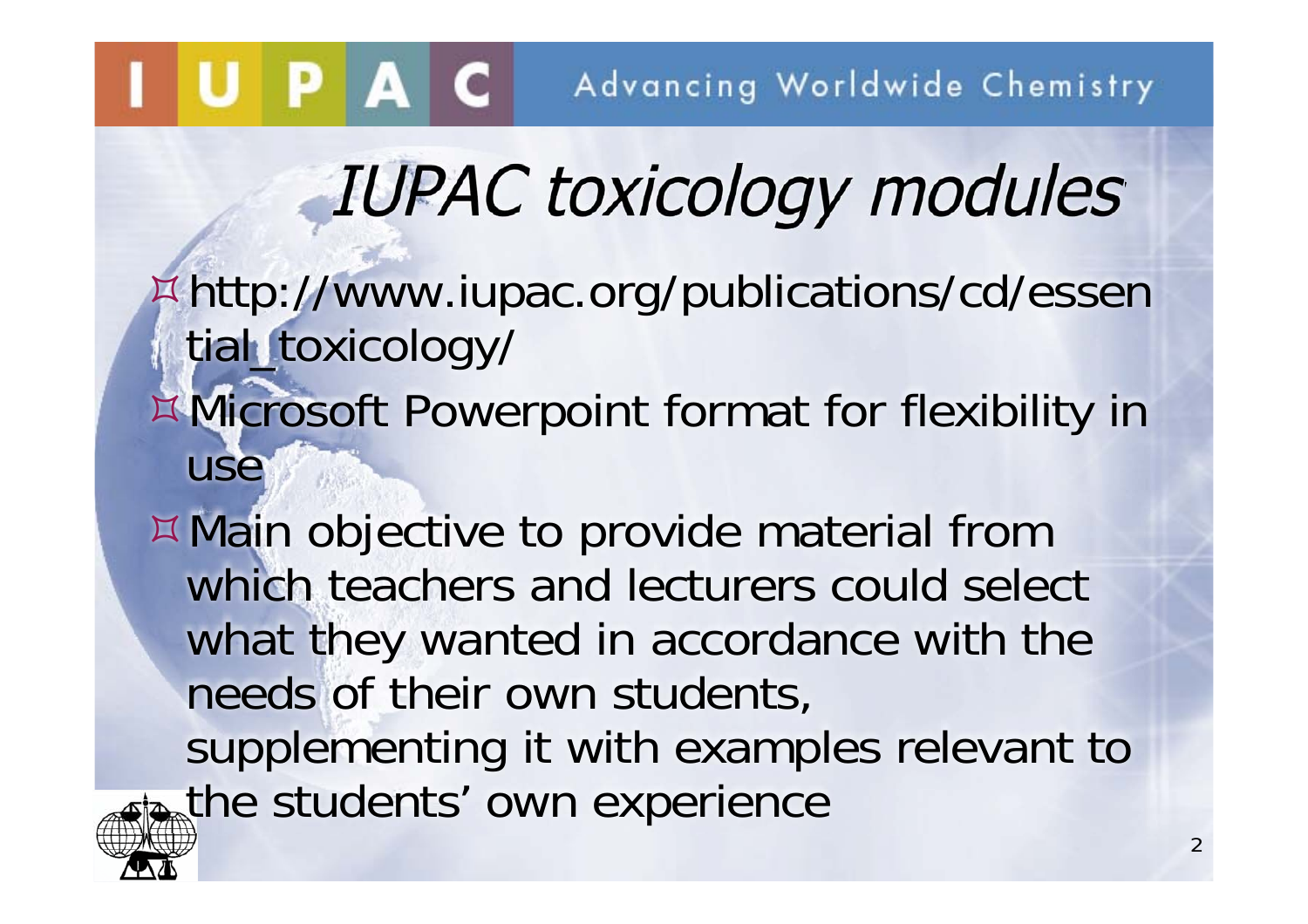# IUPAC toxicology modules

Modules must be amenable to self study since the teachers / lecturers would often have to teach themselves Accordingly, we included self assessment questions and suggested essay titles together with separate guidance as to answers.

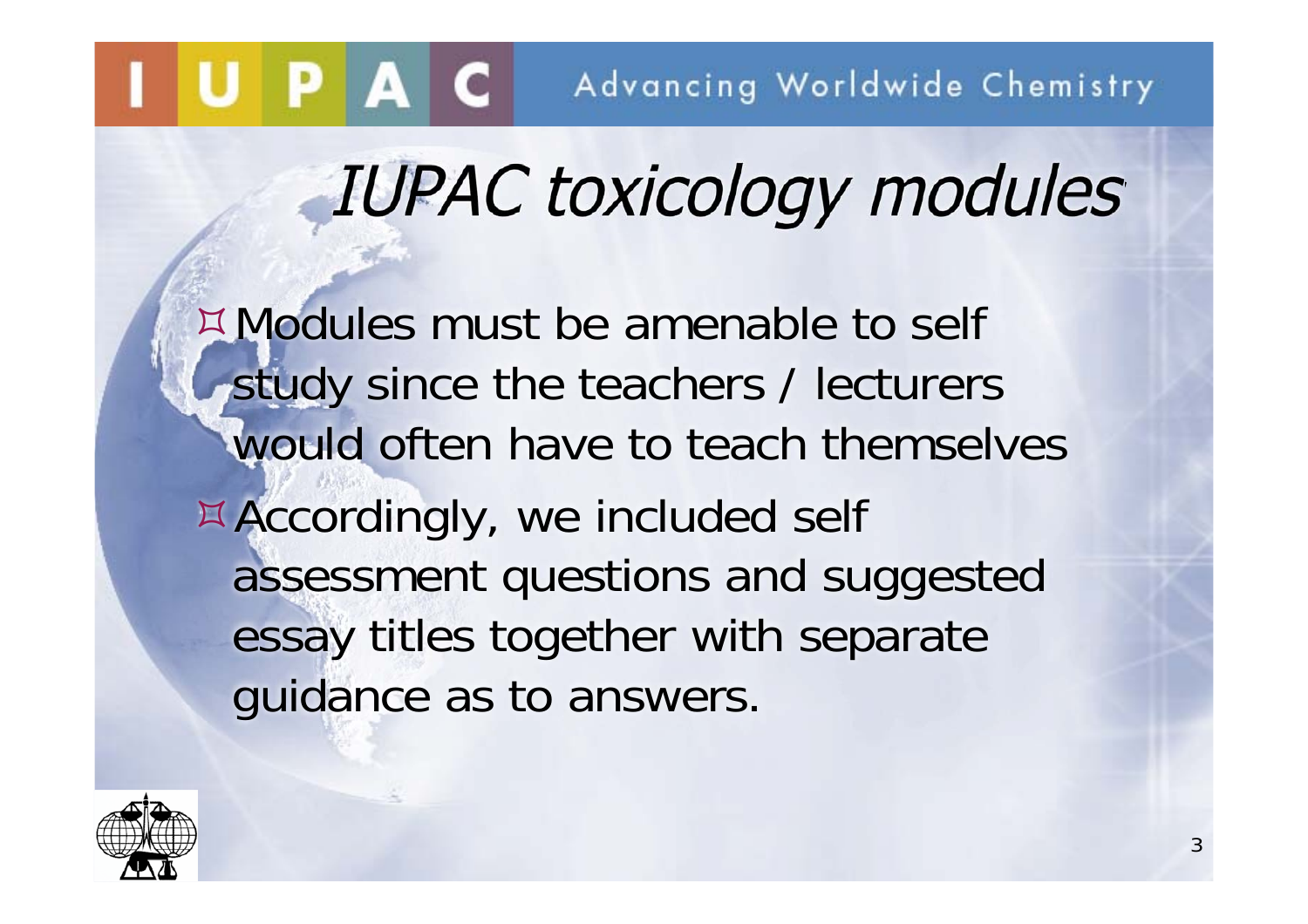## Educational objectives

¤ To provide educators with a presentation and text on essential toxicology from which they could select material appropriate for local requirements.

¤ To explain fundamental ideas in toxicology clearly so that students could understand the hazards and risks associated with the use of chemicals.

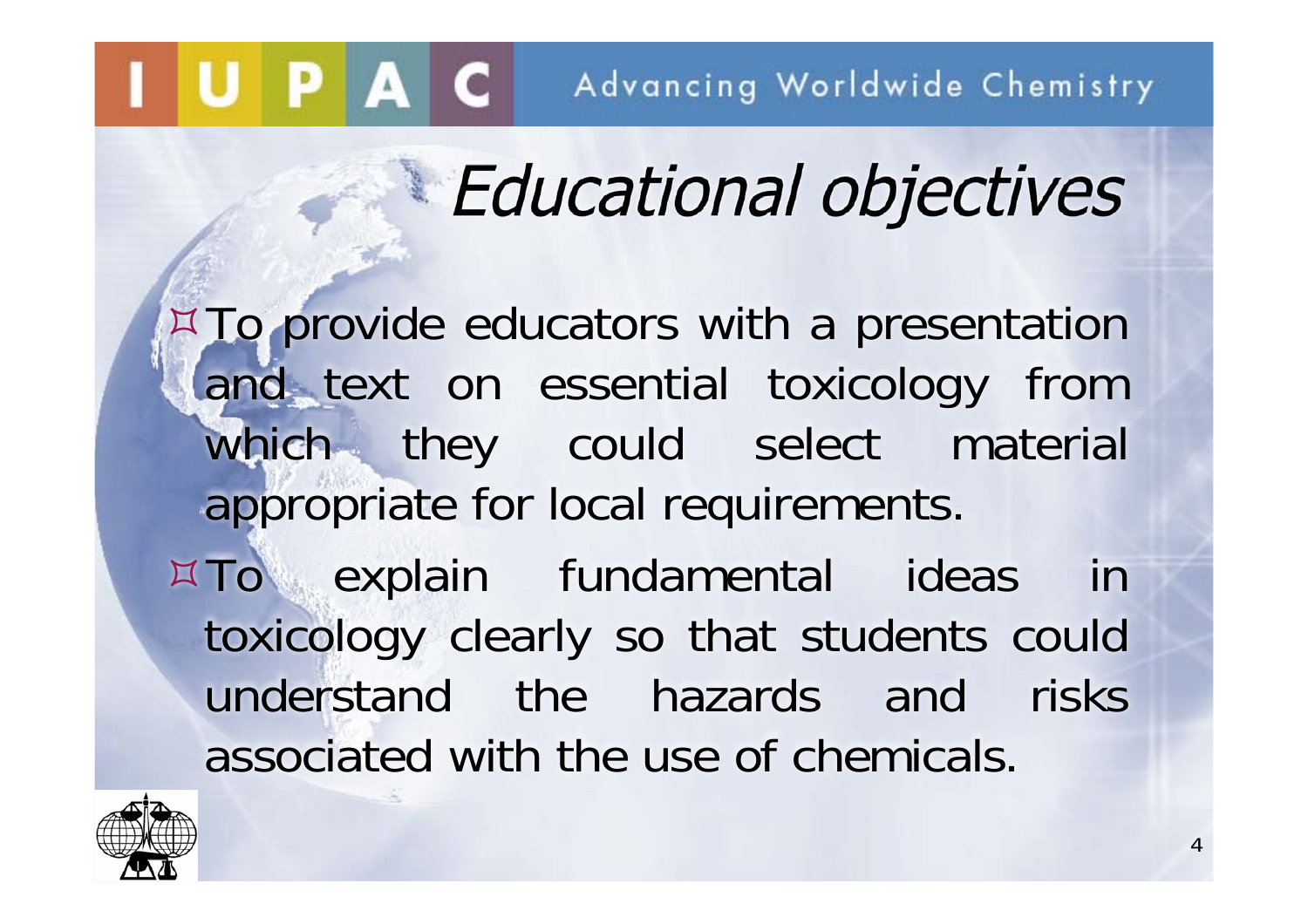Unit 1 - general considerations

Aims:

- **1. To point out the relationship** between dose and effect - threshold and nonthreshold effects
- $\overline{2.7}$  **To point out that natural substances** may be highly poisonous and manmade substances may be of low toxicity

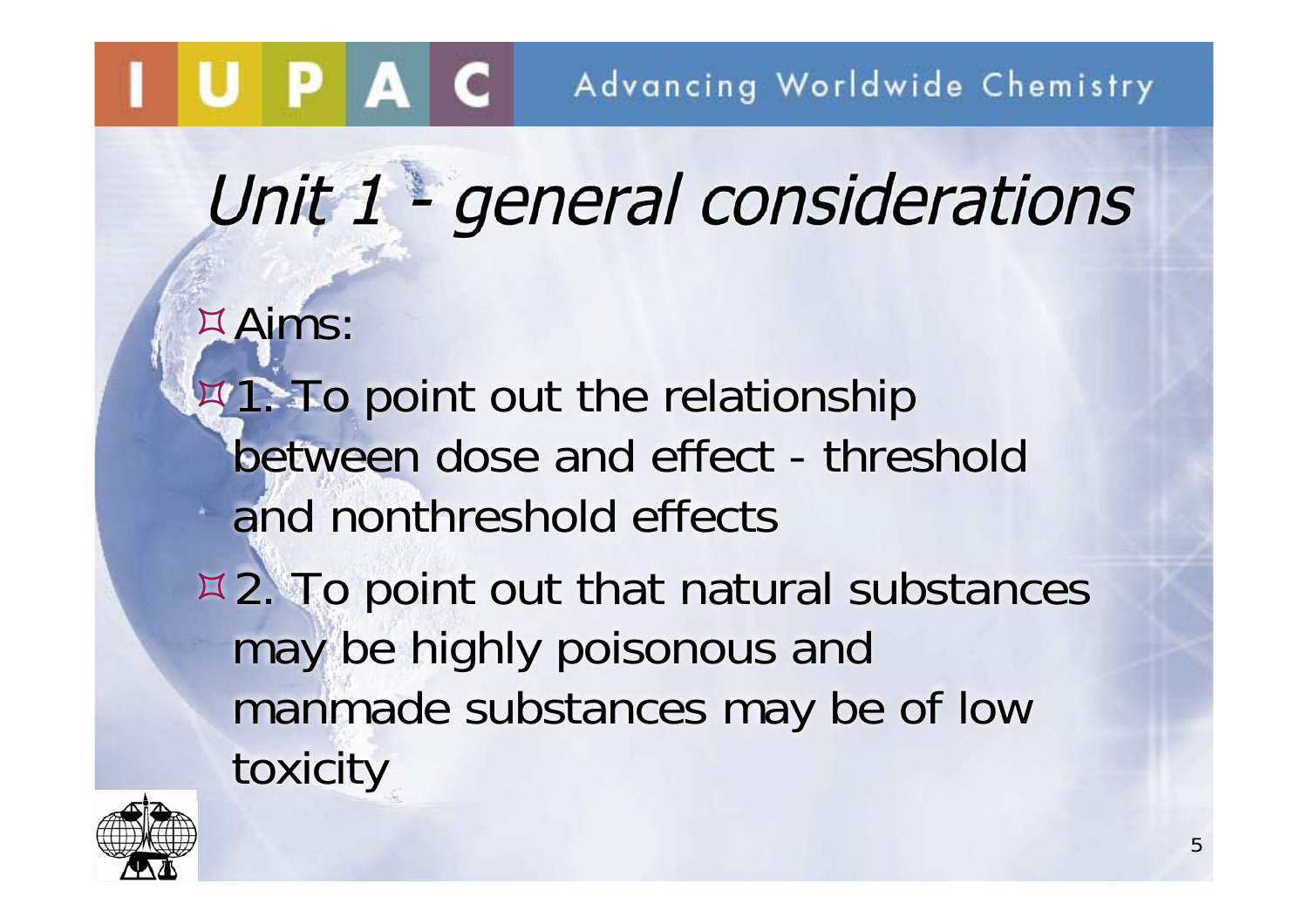# Unit 2 - factors affecting risk of **Exams:** Poisoning

- **1. To explain how substances move** through our environment
- ¤ 2. To explain how effective exposure depends on the physiological route of exposure

¤ 3. To explain how toxic effects depend upon how the body reacts with chemicals (toxicokinetics and toxicodynamics, local and systemic effects)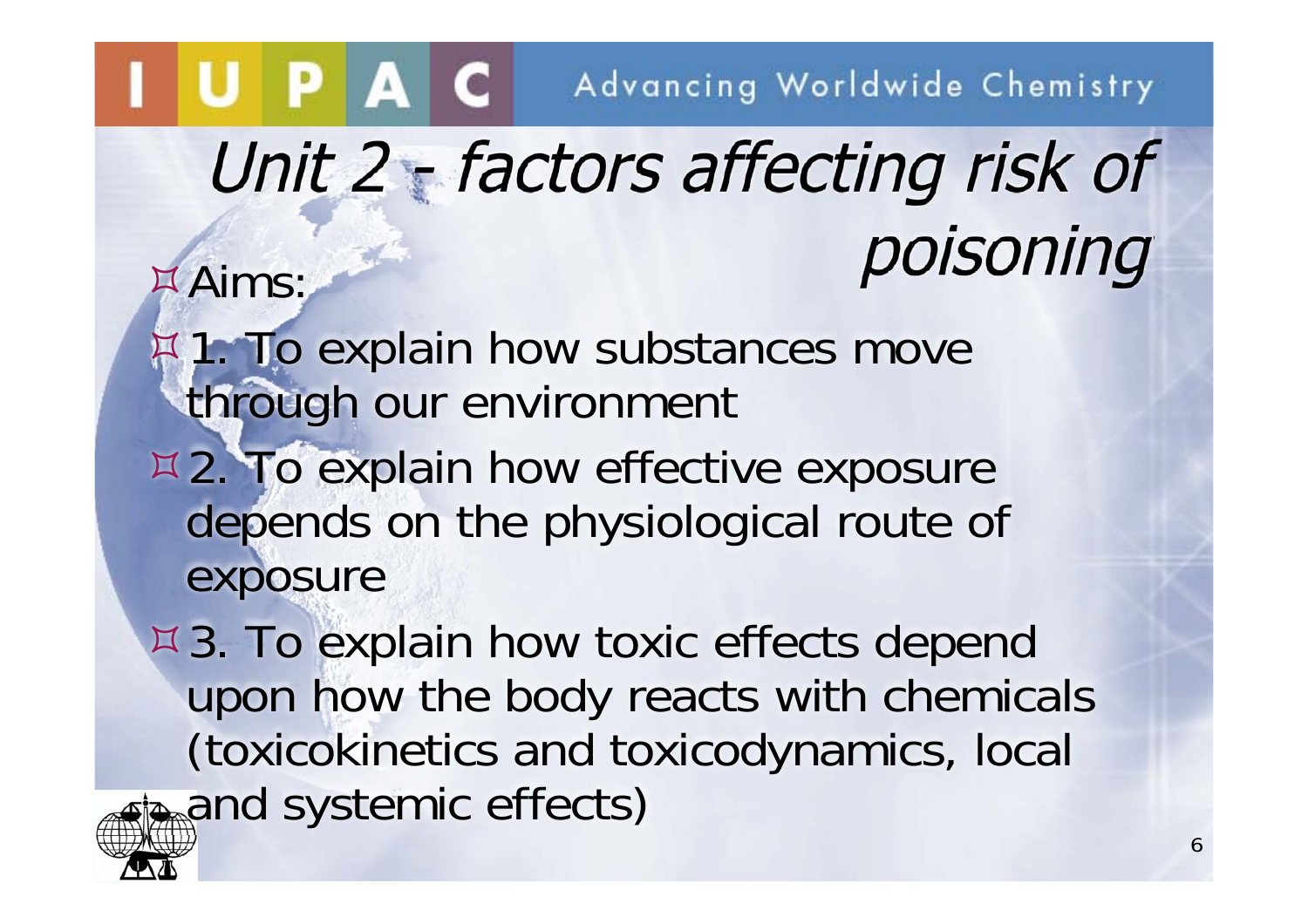### Other units

Unit 3 - environmental toxicology Unit 4 - hazard and risk Unit 5 - management of potentially toxic substances Unit 6 - risk assessment and risk management Unit 7 - common types of chemical that cause health risks (DDT case study)



UPAC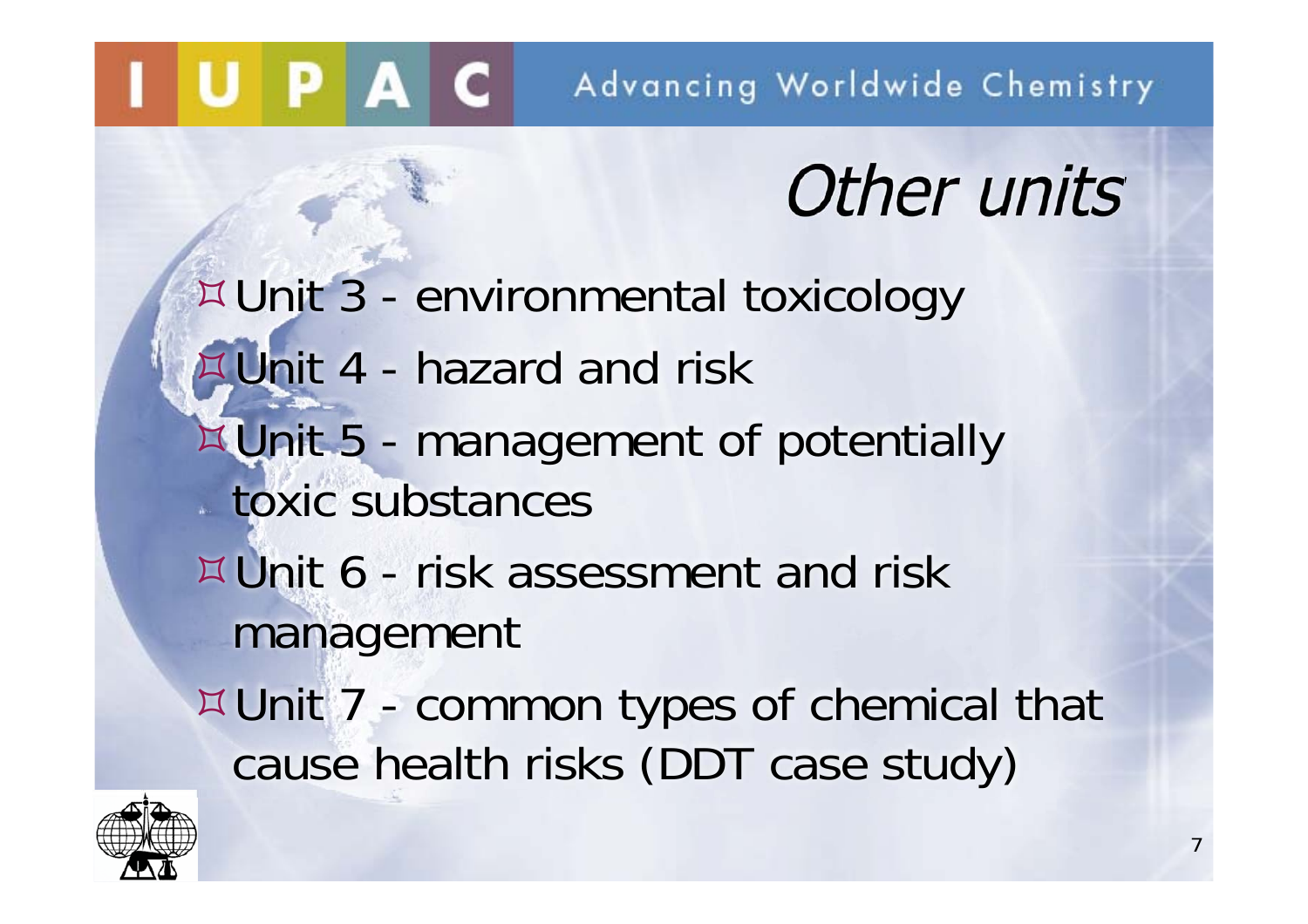## Methods of presentation

¤The PowerPoint programme permits handouts to be printed, and overhead viewfoils to be prepared In the absence of an overhead projector, individual slides can be printed out on A4 paper and used as a means of presenting the material selected by the teacher

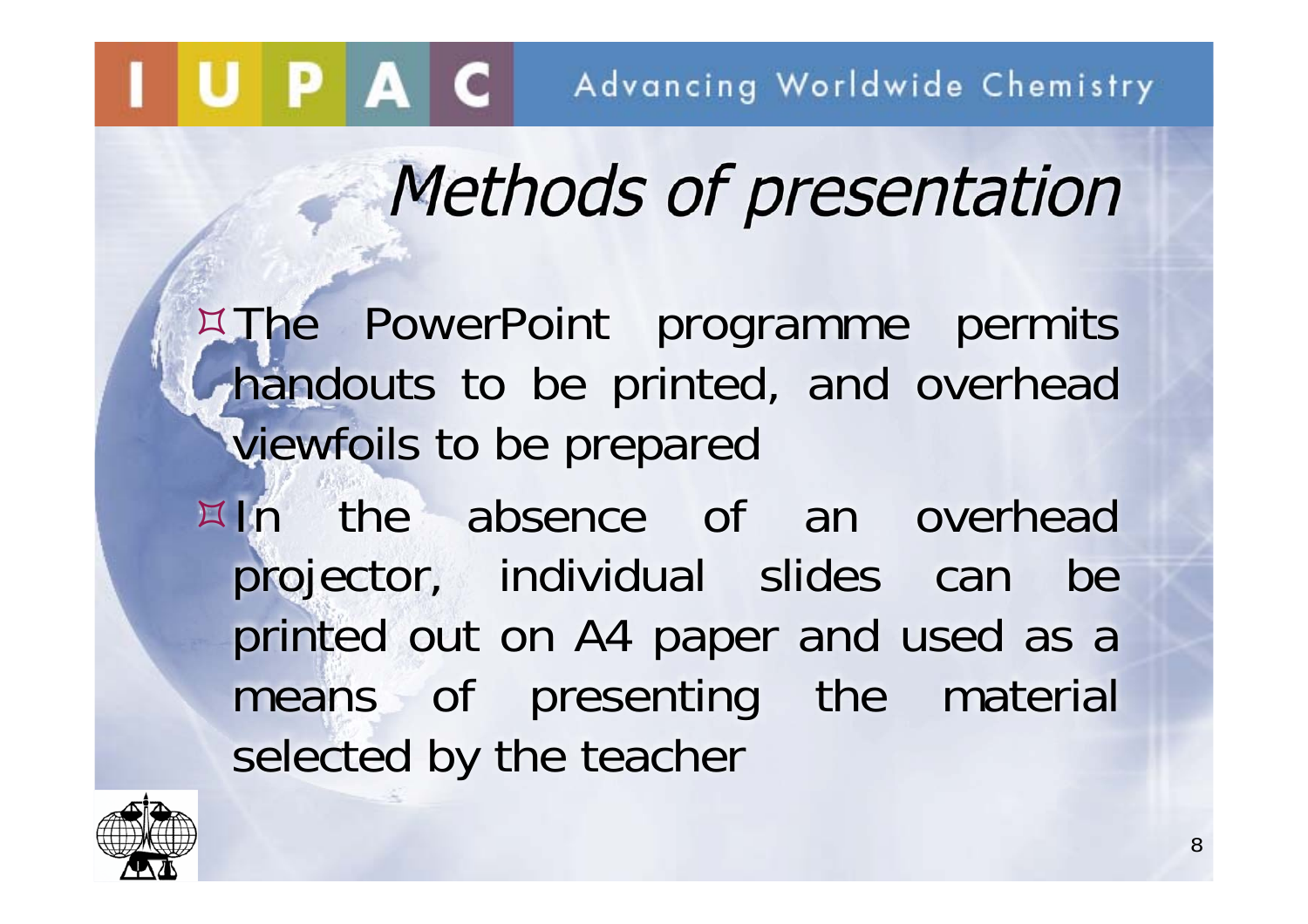## Current activities

IUPAC has added a glossary of terms in toxicokinetics

http://www.iupac.org/publications/pac/2004/pdf/76 05x1033.pdf

 $\overline{\mathbb{Z}}$  The original glossary of terms in toxicology is now being revised A further explanatory dictionary is being prepared considering at length some of the most important fundamental concepts



**¤See** 

UPAC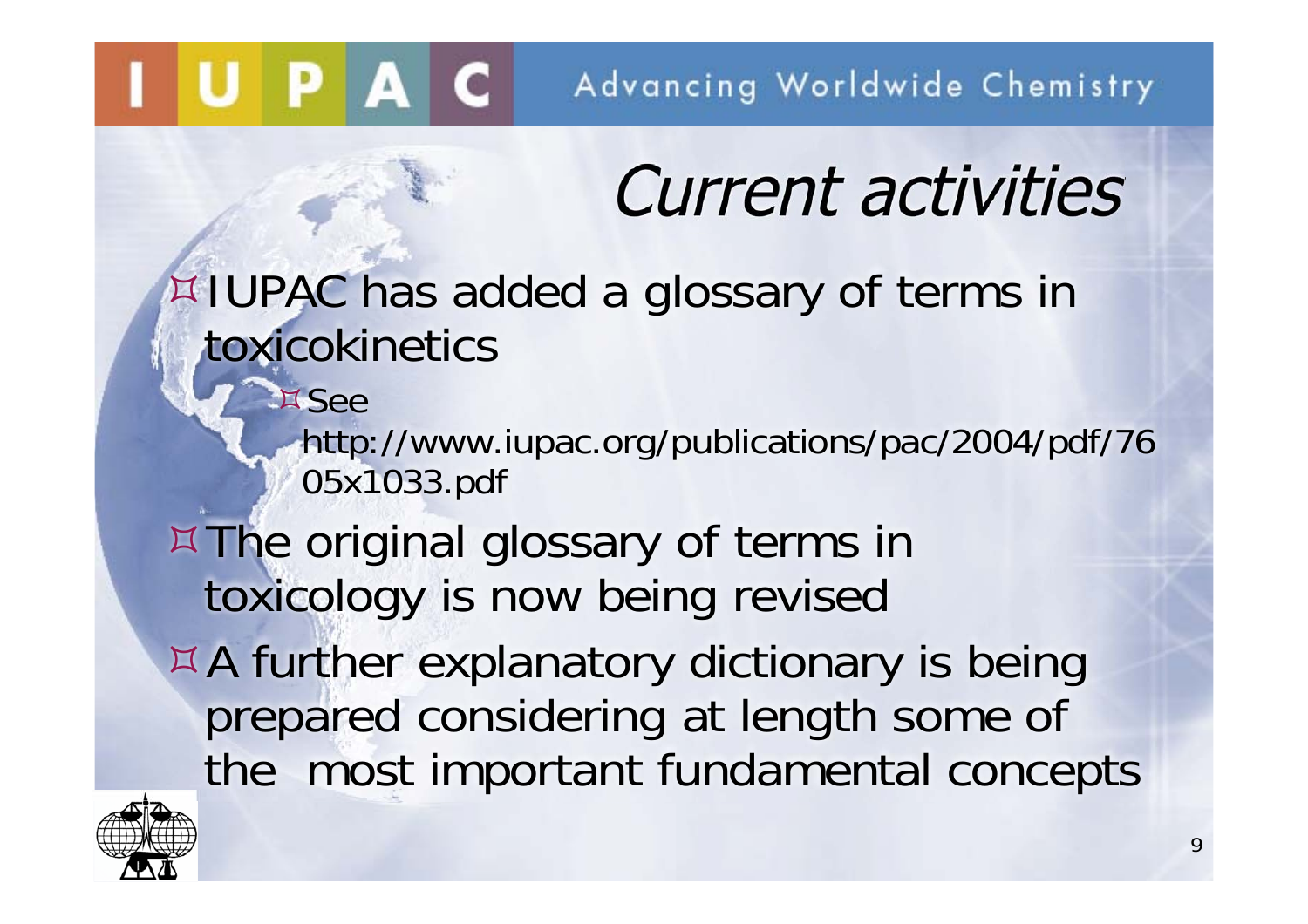# Related publications - 1

Related publications available through the IUPAC site include:

### workplace risk assessment

http://www.iupac.org/publications/pac/2001/7306/7 306x0993.html

heavy metal - an unacceptable term http://www.iupac.org/publications/pac/2002/7405/7 405x0793.html

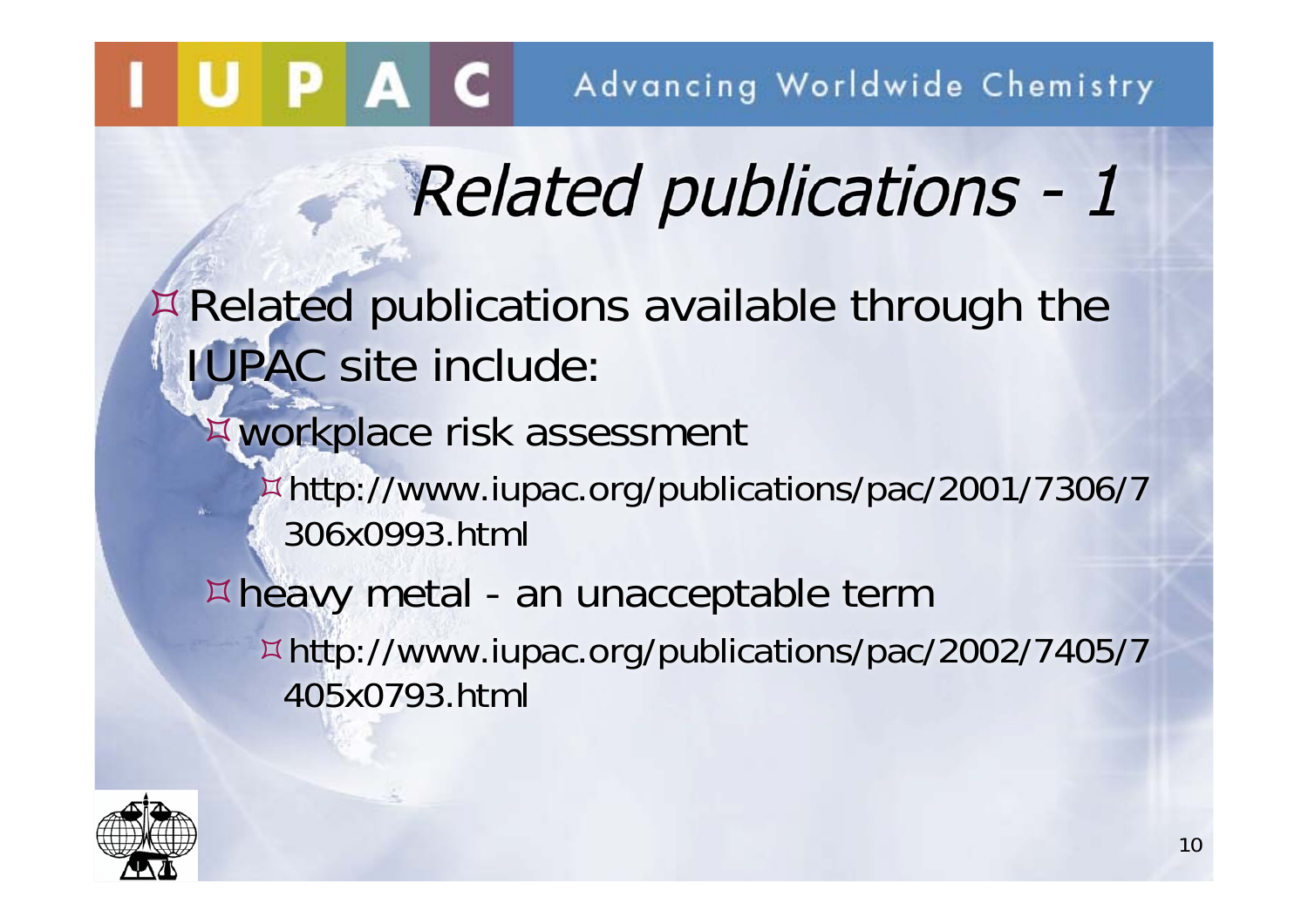# Related publications - 2

### risk and hazard terminology

http://www.iupac.org/publications/ci/2001/march/risk\_as sessment.html

### ¤ the measurement of volatile organic compounds

http://www.iupac.org/publications/pac/2000/7203/7203h einrich-ramm.html

### chemical speciation

http://www.iupac.org/publications/pac/2000/7208/7208t empleton.html

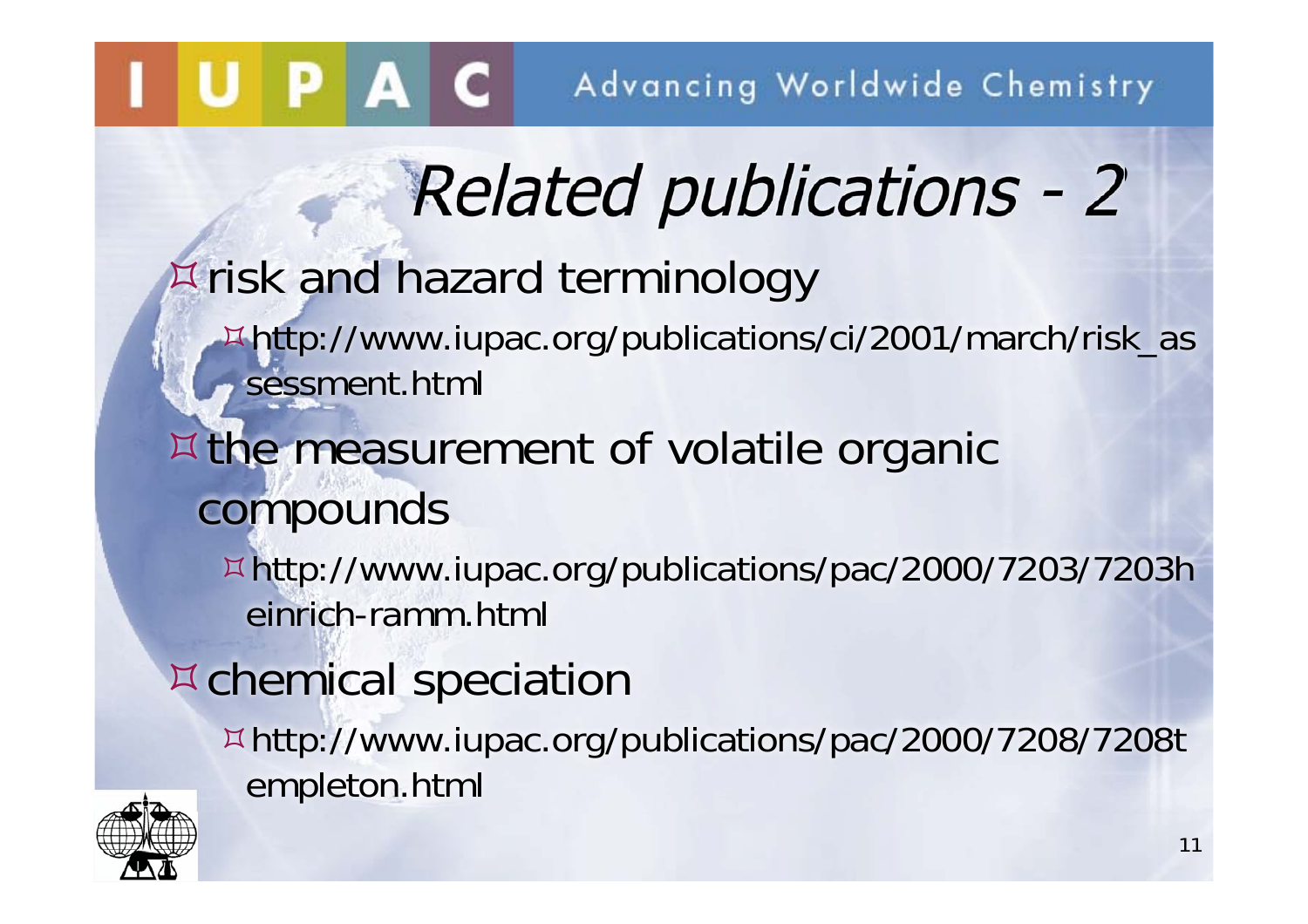# Related publications - 3

mechanisms of immunosensitization to metals (IUPAC Technical Report)

http://www.iupac.org/publications/pac/2004/7606/76 06x1255.html

¤ diagnostic relevance of the lymphocyte transformation test for sensitization to beryllium and other metals (IUPAC Technical Report)

http://www.iupac.org/publications/pac/2004/7606/76 06x1269.html

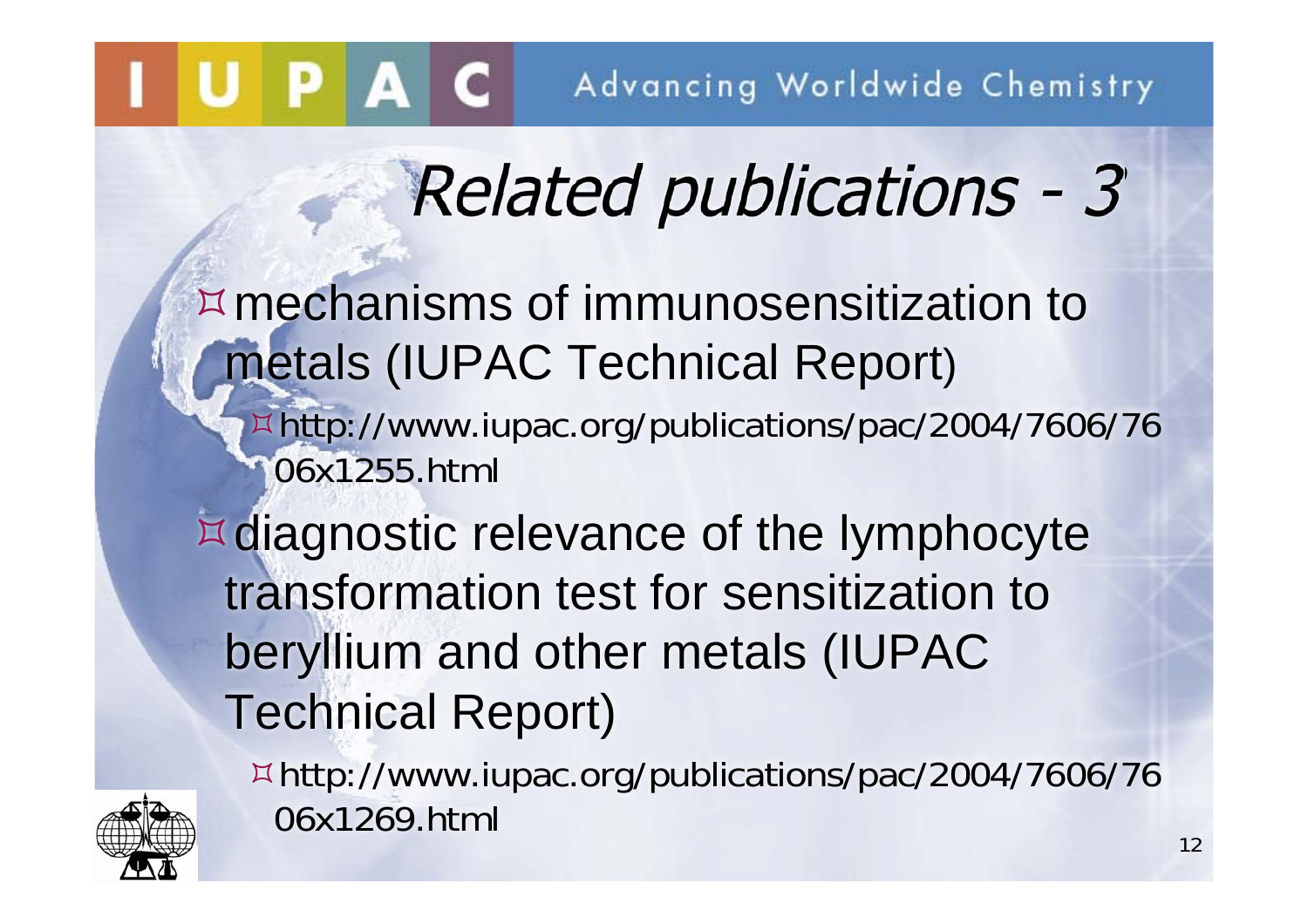# Acknowledgments 1

**I am deeply indebted to my colleagues** on the former IUPAC Commission for Toxicology, the current Subcommittee on Toxicology and Risk Assessment, and the IUPAC Chemistry and Human Health Division Committee for their contributions to the work described and for continuing constructive support